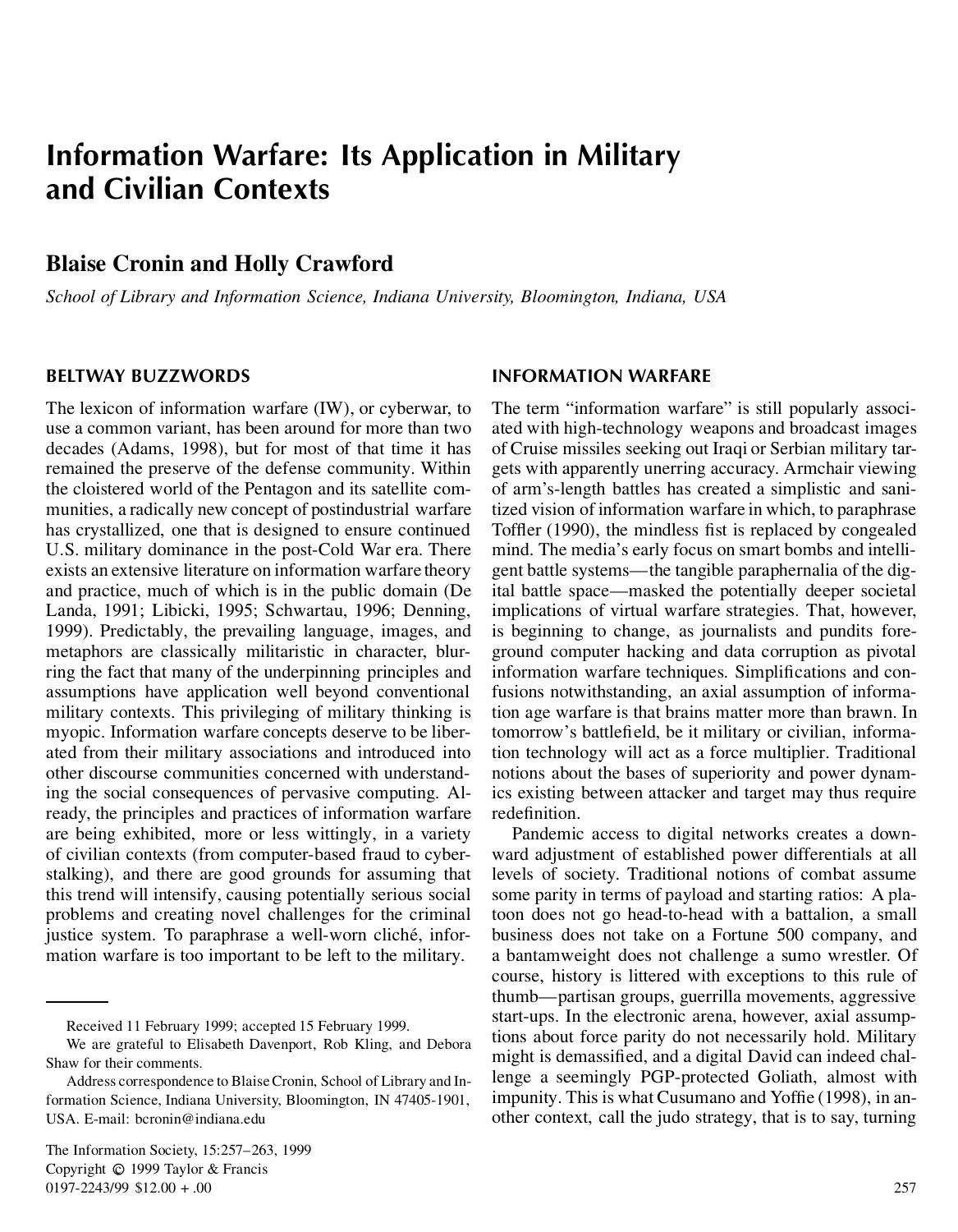| Target          | Actions                           |
|-----------------|-----------------------------------|
| Physical assets | Damage or destroy target's        |
|                 | information and communication     |
|                 | systems using conventional        |
|                 | warfare techniques                |
| Soft assets     | Infiltrate, degrade, subvert      |
|                 | information systems; use          |
|                 | external actors and corrupted     |
|                 | insiders to crack firewalls and   |
|                 | degrade target's information      |
|                 | systems capability, using         |
|                 | malicious software                |
| Psychic assets  | Silent penetration of target's    |
|                 | information and communications    |
|                 | systems to manage perceptions,    |
|                 | shape opinions, foster deception, |
|                 | and engage in epistemological     |
|                 | warfare                           |

**TABLE 1** Information warfare

the enemy's size—in this instance computing muscle—to the attacker's advantage.

The principles and practice of information warfare (Table 1), though eagerly embraced by various branches of the armed services (e.g., Molander et al., 1996) have potentially much wider implications for society at large in a networked age, a point made in the fall 1995 issue of the *Rand Research Review*, which was devoted to information war and cyberspace security [\(http://www.rand.org/](http://www.rand.org/publications/RRR/RRR.fall95.cyber/) [publications/RRR/RRR.fall95.cyber/\).](http://www.rand.org/publications/RRR/RRR.fall95.cyber/) Here we consider four spheres of activity in which information warfare may very soon become relatively commonplace: military, corporate/economic, community/social, and personal. Certain IW concepts, strategies, and applications are common to all four settings, though there may be interpretative differences, as well as differences in the perceived legality, ethicality, and social desirability of the outcomes pursued by different actors under different conditions. Our intention is to provide an analytic framework for understanding key dimensions of information warfare and some of the myriad social ramifications arising from the co-option of internetworking technologies for the conduct of IW campaigns, be they military or civil, collective or individualistic, systematic or aleatory in character.

# **THE MILITARY CONTEXT**

The term "information warfare" is widely, though inconsistently, used within the U.S. defense community, where rhetorical gamesmanship and interservice rivalries are never far from the surface, as the various stakeholders

contest ownership and control of the IW agenda. The Pentagon is making significant investments in the development of IW strategies (both offensive and defensive) and the associated digital technologies in an effort to augment the nation's comparative military advantage. However, there are still informed skeptics within the military ranks, who dismiss IW theory as "a wonkish vision of war. . . more convincing to defense contractors than to America's enemies" (Peters, 1998, p. 39).

Simply put, information warfare implies a range of measures or "actions intended to protect, exploit, corrupt, deny, or destroy information or information resources in order to achieve a significant advantage, objective, or victory over an adversary" (Alger, 1996, p. 12). A typical goal of conventional warfare is to destroy or degrade the enemy's physical resources, whereas the aim of IW is to target information assets and infrastructure, such that the resultant damage may not be immediately visible or detectable to the untrained eye: These strikes are called soft kills. In practical terms, cyberwarfare means infiltrating, degrading, or subverting the target's information systems using logic bombs or computer viruses. But it also extends traditional notions of psychological warfare: An IW goal may be silent penetration of the target's information and communications system in order to shape community perceptions, foster deception, or seed uncertainty what is known as epistemological, or neocortical, warfare (Szafranski, 1994).

Propaganda and disinformation campaigns have long been staples of conventional warfare. In the battle for hearts and minds, the control of broadcast technologies (television, radio) has been a prime objective. In one sense, nothing much has changed, but the picture has become more complicated with the emergence of the Internet and World Wide Web, which give voice to the most unlikely individuals and groups, their multidirectional communication properties affording access to audiences that, under monopolistic or oligopolistic broadcasting conditions, would have remained permanently out of reach. In the information age, the silent enemy can easily acquire a voice and quickly amplify its dissident message. Unidirectional channels are being displaced by rhizomic communication patterns, which render the urge to control and censor almost futile.

Apart from the low cost of entry, the would-be attacker's advantages (Table 2) include the ease, swiftness, and stealth with which a determined assault can be mounted, as well as the scope or reach afforded by global networks (Meinel, 1998). No longer need either distance or the "friction of the whole machine," to quote Carl von Clasusewitz (1967), impair the would-be attacker. Geography, terrain, and logistics drop out of the calculus; the combat zone is, theoretically, anywhere on the network. Perhaps the most important element of information warfare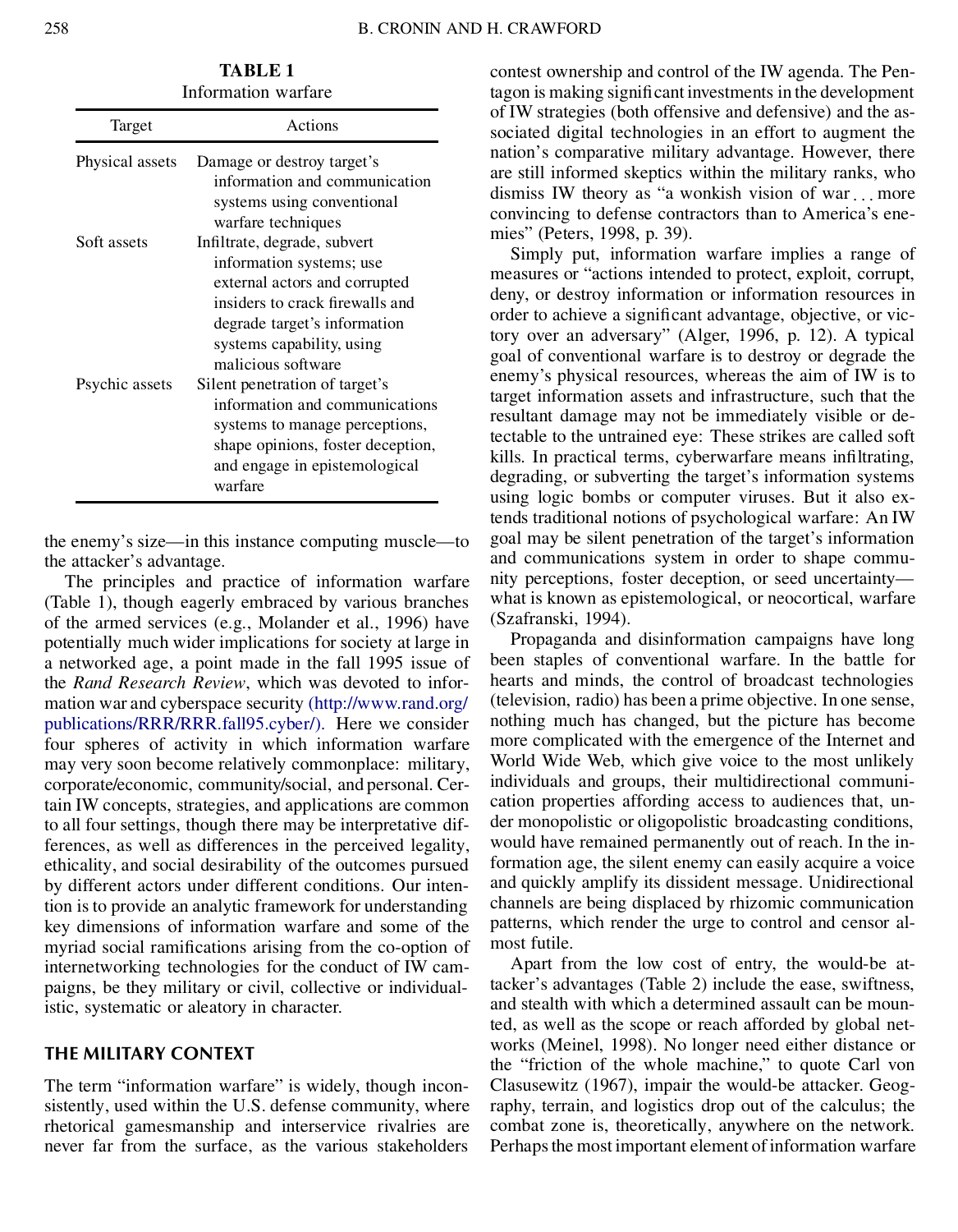# **TABLE 2** Aspects of information warfare

- Low-intensity operations
- Targeting of soft assets
- Asymmetrical payloads and starting ratios
- Zero warning/latency
- Use of logic bombs and computer viruses
- IT sophistication correlates with pregnability
- Offensive and defensive IW
- Critical infrastructure vulnerability
- Attacker dictates rules of engagement
- Ambiguous "weapons effects"
- Intelligence blind spots
- Premium on strategic intelligence

*Note*: IT, information technology.

is the near unknowability of the attacker coupled with nagging uncertainty as to his driving motivations. An information warrior, like the F16 fighter pilot who releases his laser-guided missiles out of sight and range of the target (stand-off, in military terminology), can enjoy a sense of impersonality and anonymity in his engagement with the enemy (Table 3).

Of course, IW constitutes a double-edged sword for information-intensive nations like the United States. The greater the military's reliance on complex networks and smart weaponry, the greater is its potential vulnerability to stealth attack by materially much weaker enemies blessed with networking savvy, be they foreign agents or corrupted insiders. And it is this aspect of IW—resource asymmetricality—that has attracted so much attention among both military planners and media analysts and shifted much of the discussion from offensive to defensive information warfare strategy. In addition, there is the absence of early warning and the difficulty of knowing whether,

## **TABLE 3** Attacker advantages

- Attacker typically invisible to target
- Swift strike advantage
- Fluidity of attack mode
- Ability to vary frequency and intensity of attack
- Multiple effects available to attacker
- Scalability easily achieved
- Ease with which allies can be mobilized
- Target placed in reactive mode
- Target has to contain collateral damage
- Target's behaviors forcibly changed
- Ethical and legal ambiguities

or to what extent, one's systems have been penetrated and compromised—in military parlance, confusion as to "weapons effect," the actual damage cause by a particular weapon or attack strategy. It can also be a challenge for the target to distinguish national-scale attacks from intrusions that are of essentially local import.

In theory, a small team of hackers (even a lone operator) can wreak havoc, whether the target is military or civilian, as Stoll (1984) has compellingly documented. Today, the U.S. Department of Defense computer systems are subjected to hundreds of thousands of attacks each year (Boulanger, 1998). Fear of an electronic Pearl Harbor has stimulated public debate on the vulnerability of the nation's econotechnical information infrastructure (Schwartau, 1996) to cyber-attacks and led to the establishment in 1996 of the Commission on Critical Infrastructure Protection (http://www.pccip.gov/). In information technology-based warfare, the attacker is much more likely to achieve strategic surprise than in conventional forms of military engagement (Handel, 1995).

# **CORPORATE/ECONOMIC INFORMATION WARFARE**

The language of business is no less revealing. Within the North American MBA (master's degree in business administration) culture, for instance, competition is the dominant metaphor, and management textbooks are replete with military terminology and warfare analogies—flanking strategies, guerrilla marketing, price wars, competitor intelligence, killer applications, first-strike advantage. And not without reason: "The similarities between the military and business world grow each day. Both involve competition between adversaries with various assets, motives, and goals. Enemy surveillance and competitive intelligence are *de rigueur* in both fields" (German et al., 1991, p. 78). With the progressive globalization of trade and internationalization of business, the parallels will intensify (Cronin & Crawford, 1999). Business would thus seem to be an obvious site to appropriate the discourse of information warfare, as McCrohan (1998) clearly suggests. Given the growing dependence of companies on sophisticated information systems, and, more particularly, the rapid growth of Web-based electronic commerce, it isreasonable to conclude that information warfare theory will soon establish a curricular foothold in leading business schools.

From the perspective of a foreign enemy, ethnoterrorist, or internal dissident, an attack on high-visibility corporate assets could generate as much symbolic resonance as a full-frontal assault on a conventional military or civil target. Consider the immediate consequences and ripple effects of a successful cyber-attack on MasterCard's main computer system, a Trojan Horse virus inserted into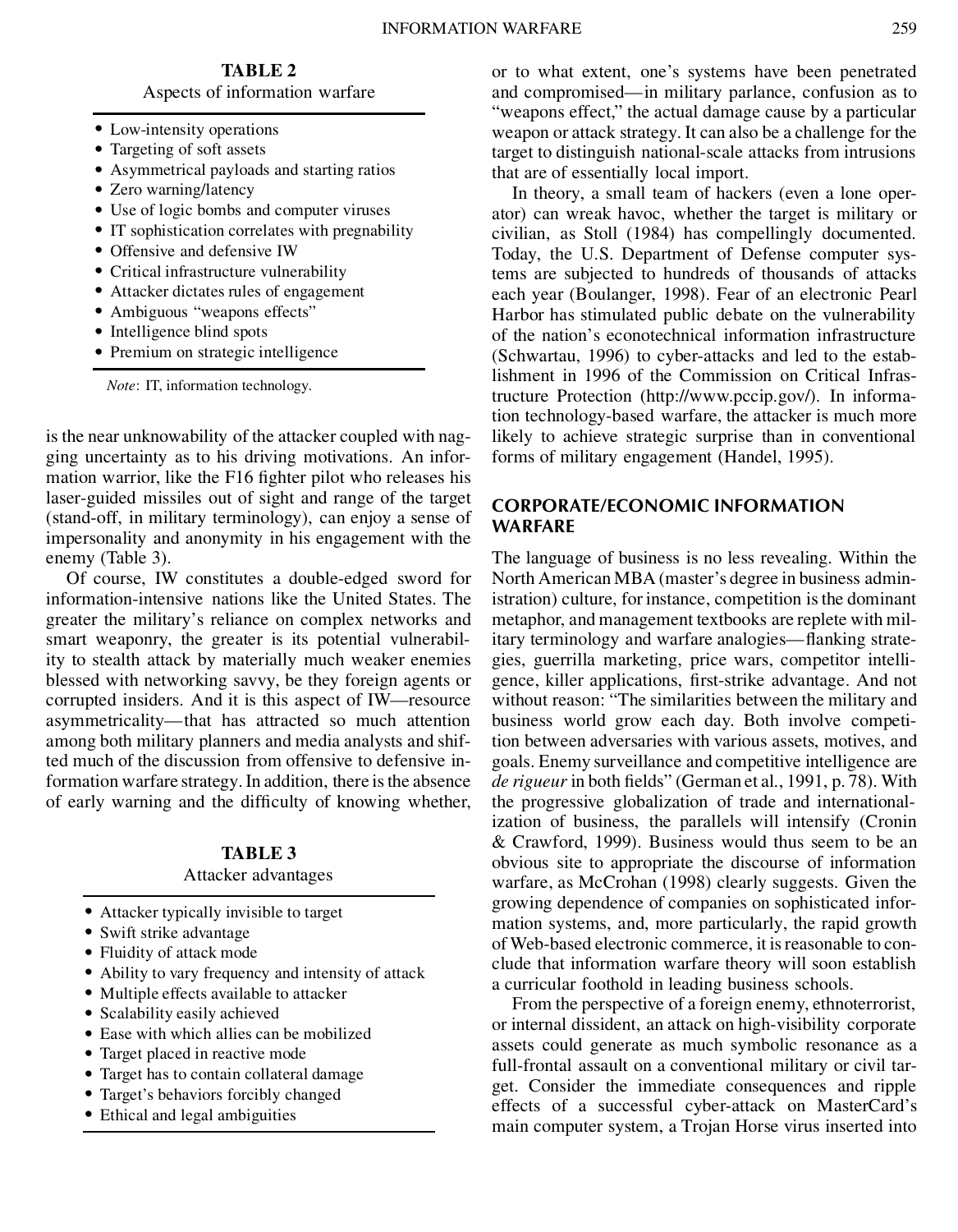260 B. CRONIN AND H. CRAWFORD

American Airline's computerized customer reservation system, or systematic contamination of patient records held in the Mayo Clinic. If such can be achieved remotely by dedicated hackers without risk to life or limb, and without committing tangible military resources, it is not hard to see the attraction of offensive IW strategies in the context of global economic warfare.

A corollary of such presumed pregnability is heightened corporate awareness of the need for systems integrity in order to prevent sabotaging of mission-critical or proprietary information by competitor companies or foreign governments (Fialka, 1997). Corporations have little choice but to commit resources to defensive information warfare strategies in an effort to protect themselves against theft, disruption, distortion, denial of service, or destruction of sensitive information assets. This does not simply mean building stronger firewalls, enhancing existing encryption procedures, or installing software that launches counterattacks (Yasin, 1998), but investing resources in creating more effective intelligence and counterintelligence capability in an effort to anticipate likely attacks and their sources (Bar-Joseph  $&$  Sheaffer, 1998). To quote Toffler and Toffler (1993), "knowledge warfare involves shaping enemy action by manipulating the flow of intelligence and information." In an age of economic and corporate information warfare, proactive intelligence management systems become essential requirements for high-performing companies, as evidenced, for example, by the growing role played by the National Counterintelligence Center in providing U.S. private-sector firms with guidance and advice on how to cope with foreign intelligence threats to their business operations [\(http://www.nacic.gov/\).](http://www.nacic.gov/)

Sometimes the "enemy" will be bona fide consumers with legitimate grounds for complaint. The ease with which a disgruntled customer, or group of customers, can vent their spleen and mobilize support on the Web to challenge the reputation of a firm presents new problems for corporate public relations, marketing, and advertising departments. In electronic markets, shoddy goods, broken promises, falsity in advertising, or price gouging may be enough to trigger an orchestrated retaliation campaign, or class action suit, from disaffected customers versed in the art of Web-based information warfare. In Web wars, the vulnerability of reputations (personal, product, institutional) will be a critical variable. The Pentagon does not want to be embarrassed by high-profile hacking of its national security systems, the large tobacco companies do not want their internal memoranda and potentially incriminating research papers to be posted on public Web sites by antismoking campaigners, and university scholars do do want to be victims of smear campaigns that question the integrity of their research and publication record or the quality of their classroom instruction.

#### **COMMUNITY/SOCIAL INFORMATION WARFARE**

The rise of the networked society has resulted in an intensification of debate on a vast array of social issues. Nowhere is this online war of words more evident than in the United States (Cronin, 1998). Early studies show that highly active online users are strongly libertarian in character and passionately convinced of the ability of business and individuals—not government—to solve the problems of the day (Katz, 1997). It is easy to see how group identity can be swiftly engineered, empowered, and reinforced using distributed computing: Lone voices quickly find their echo, and a sense of incipient control can soon crystallize—the force multiplier effect. The step from benign lobbying and belligerently challenging the status quo to digital anarchy is a short one.

What makes distributed computing, or more specifically the Internet, so attractive to individuals or groups interested in having their opinions heard or waging word warfare with others is the lack of restraints. Gatekeeping, particularly in the public sphere, is not a new concept. The colonialists subsidized newspapers so that government information could reach a wider audience. Printers routinely printed what the government wanted for fear of libel and the negative economic consequences of losing their largest customer (Boorstein, 1958). The Federal Communications Commission (FCC) regulates the content of radio and television broadcasts to such a degree that some see little evidence of free speech, a constitutional guarantee and right. Government control of the Internet, however, has not followed that of newspapers, radio, and television. Although there have been (and continue to be) legislative attempts to control Internet content (e.g., Communications Decency Acts I and II), these have been thwarted by advocates of free speech and intellectual freedom, notably the American Civil Liberties Union (ACLU) and the American Library Association (ALA). Consequently, the Internet remains a communications arena where discourse, positive and negative, rational and irrational, flourishes freely.

The halcyon days of networked computing saw the proliferation of electronic bulletin boards like The Well. These digital granges (town meetings) allowed individuals and diverse or marginalized groups of people to exchange ideas on everything from gardening tips to AIDS-related health issues. Militant activist groups such as PETA (People for the Ethical Treatment of Animals) and Act Up, a gay and lesbian organization determined to attain equal rights for its constituents, used bulletin boards as one of their earliest assault weapons for inexpensive and widespread expression of their opinions. Strategy and tactics as such did not come into play; blanket dissemination was the goal. One could liken this to the Allies using B-29s to litter the German countryside with propaganda leaflets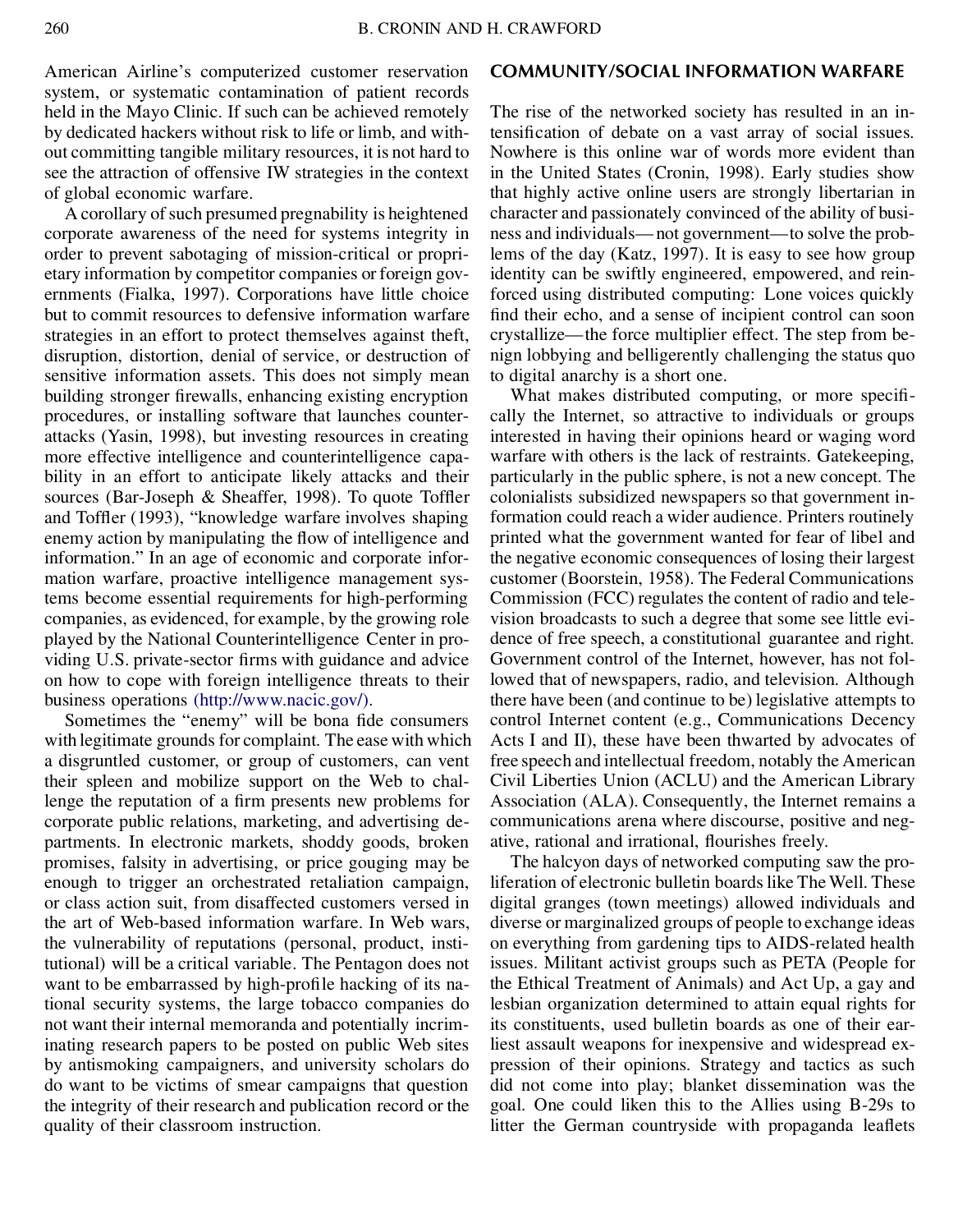during World War II. In similar vein, Microsoft employees are, allegedly, encouraged to post to Z-Net articles using fictional names (while pretending to be students) in order to promote their company's actions and credibility [http://www.zdnet.com/talkback](http://www.zdnet.com/talkback/22_26562_108781.html) /22 26562 108781.html. Once upon a time this would have been labeled propaganda; today it is more likely to viewed as a defensive information warfare tactic by a seemingly beleaguered corporation.

While bulletin boards and their progeny, IRC, MUDs, and MOOs, have allowed for the free exchange of ideas, they have also opened up the digital environment to groups keen on waging their own brand of cyberwarfare. On traditional battle fields, soldiers use flamethrowers to repel attackers; in cyberspace, one "flames" enemies, real or imagined, with ASCII text. Many Russian military songs lament the raping of women and the pillaging of villages by warring Slavic tribes hundreds of years ago. Today one can read the story of the first cyber-rape, which took place in LambdaMOO, a virtual village built out of C code (Dibbell, 1993).

With the advent of the World Wide Web and graphical user interfaces or browsers such as Netscape, social and political activists have an even richer agora in which to debate, pontificate, or castigate (Brophy et al., 1998). Religiously or ideologically motivated groups now have at their disposal the means of waging electronic jihad. Recent use of the Web by pro-life groups in the United States can be analyzed in terms of First Amendment issues and ethics—or it can be viewed as a harbinger of the imminent militarization of social and ideological activism. But the phenomenon is by no means restricted to the United States. In January 1999, the Indonesian government was blamed for a systematic attack on computers in the Republic of Ireland that brought down the East Timor virtual country domain. According to the target, Connect-Ireland, there were 18 simultaneous attacks on the company's server by robots trying to breach the company's defenses [\(http://news.bbc.co.uk/hi/english/sci/tech/newsid](http://news.bbc.co.uk/hi/english/sci/tech/newsid_263000/263169.stm) [263000/263169.stm\)](http://news.bbc.co.uk/hi/english/sci/tech/newsid_263000/263169.stm). In Indonesia, web sites have been attacked by campaigners protesting the treatment of that country's ethnic Chinese population [\(http://news.bbc.co.](http://news.bbc.co.uk/hi/english/sci/tech/newsid_154000/154079.stm) [uk/hi/english/sci/tech/newsid](http://news.bbc.co.uk/hi/english/sci/tech/newsid_154000/154079.stm) 154000/154079.stm).

Of course, the use of the Web by political or social activists need not necessarily result in undesirable outcomes. There is evidence that digital communication technologies are accelerating the emergence of a third, or social, sector alongside the established public and private sectors (Arquila & Ronfeldt, 1996). In theory, cyberlobbying/activism is just as capable of producing beneficial results as it is of having a corrosive and dissipative effect on society. However, given that the Web allows for the promulgation of multiple viewpoints, there is a risk that the social glue that holds nation-states together may weaken, resulting in a plethora of competing microagendas and localized value systems. Ten years ago, researchers with the Office of Technology Assessment (OTA) predicted this possibility: "Not only will new groups be established outside of traditional political channels; within existing groups, there is likely to be a shift in the chain of command . . . to the extent that electronic bulletin boards are employed to target specific people, they could lead to the fragmentation of the body politic" (OTA, 1990, p. 169). For a pluralistic nation like the United States, loss of social cohesion and a common sense of identity could thus be the ironic price of digital democracy in extremis.

How has this situation arisen? It is clear that delayering and disintermediation—the loss of intervening controls, such as editors, fact checkers, reputable publishers, social filters, verifying agencies, peer reviewers, and quality controllers—have created a climate conducive to information warfare and cyber-terrorism. In short, it is the immediacy of audience access afforded by the Internet and Web that contributes so significantly to the attractiveness of do-it-yourself information warfare and terrorism.

#### **PERSONAL INFORMATION WARFARE**

Information warfare need not be restricted to group contexts, a fact that is little acknowledged in much of the relevant literature. Ordinary citizens are vulnerable to various kinds of overt and covert attack by cyber-terrorists acting alone or in concert, whether the motivation is ostensibly ludic or demonstrably criminal (Kirsner, 1998; Foote, 1999). Hacker culture may dismiss electronic break-ins and impersonation as punkishly acceptable behaviors (Hafner & Markoff, 1995), but the victim will probably view matters differently. The sense of violation and loss of sanctuary can have long-lasting psychological effects. Some may even question their belief in the First Amendment. To quote Dibbell (1993, p. 41): "The more seriously I took the notion of virtual rape, the less seriously Iwas able to take the notion of freedom of speech, with its tidy division of the world into the symbolic and the real." Digital media afford one's enemies a much richer and more powerful set of tools with which to engage in psychological warfare, whether at the local or global level. With estimates of e-mail traf fic for the year 2000 put at 7 trillion (McHugh, 1998), cyber-smearing or digital defamation campaigns have the potential to reach unprecedentedly large audiences with great speed, in the process creating considerable frustration and collateral damage for the victim (Table 4). The reconstitution of trust and salvaging of reputations in the wake of virtual vilification campaigns will likely pose major challenges for targeted individuals and collectivities.

As with military or business resources, an individual's information assets and online identity are potentially highly degradable by a determined hacker—which isn't to say that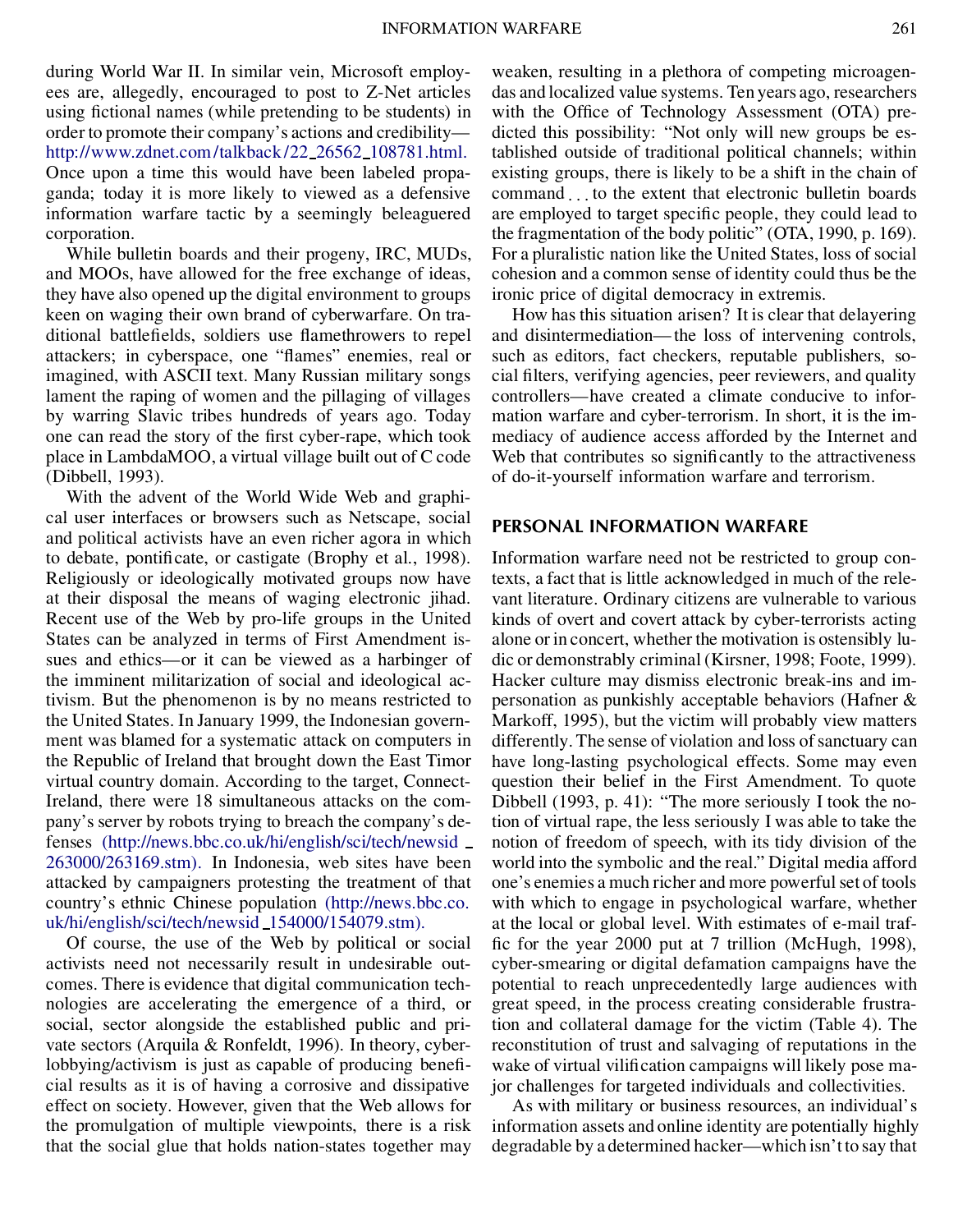**TABLE 4** Digital defamation and virtual vilification

- Ease, swiftness, and stealth of attack
- Overt and covert options
- Target placed on defensive footing
- Extended psychological warfare
- ² Vulnerability and suggestibility of target
- Cyber-stalking and cyber-smearing
- Ontological warfare possibilities
- Jurisdictional confusion

anything other than a minority of individuals will ever be targeted in systematic fashion by information warriors/ terrorists. Think, however, of a university researcher who maintains a large personal Web site containing his or her full curriculum vitae, biographical information, working papers, and survey data sets, as well as personal details. A competent hacker with a grievance against this individual has a number of options to pursue: He or she could systematically corrupt the researcher's data, launch a smear campaign by posting uncorroborated, though superficially plausible, criticisms of the individual's work on a range of listservs, or e-mail members of the relevant academic community with misinformation about the researcher.

The ease with which a "black" public relations campaign can be mounted on the Internet/Web creates appreciable asymmetries in favor of the attacker. The target is thrown on the defensive and left in a state of uncertainty as to the attacker's identity, motives, location, goals, and whether or not the attack is being mounted by an individual or an alliance. Further, the hacker might choose to assume the target's online persona, appropriate his or her personal cyber-identity. Ontological warfare isthus a novel option within the digital battle space, one that makes some postmodernist discussion of rape and identity crises in the context of MUDs and other virtual fora seem tendentious by comparison (Turkle, 1995; Van Gelder, 1995).

#### **CONCLUSIONS**

We have tried to show that IW thinking need not be bounded by the discourse of the military community. The principles of information warfare and net terrorism are being instantiated in a diverse set of social contexts, though the range of motivations and practices varies greatly. No longer are cyber-warriors using hit-and-run or scatter-gun assault methods. Instead, they are utilizing well-thoughtout tactics and strategies to pinpoint their targets and achieve their objectives in military-like fashion. Playful hacking by a disgruntled graduate student may seem to have little in common with a fundamentalist group's attempt to bring down a commercial jumbo jet by corrupting its on-board computer system, but both actions may be driven by, and exhibit, a common appreciation (conscious or otherwise) of the strategic advantages afforded by information-based modes of attack and retaliation against those whose lifestyles are dependent upon the use of complex information and communication systems. Information warfare not only challenges certain conventional assumptions about the nature of conflict and the potential bases of comparative advantage, but also illustrates some of the hidden properties and paradoxical potentialities (social fusion and fission) of internetworking technologies. It also raises a host of issues about the ethicality of offensive information warfare and the adequacy of existing multilateral codes and conventions to accommodate these new modalities.

Decoupled from their military roots, the language and principles of information warfare have enormously wide applicability. The various facets of information warfare adumbrated here apply with more or less equal plausibility to all four vectors—military, business, social, and personal. Internetworking technologies and the emergence of complex computational communities provide the conditions to support multidimensional information warfare and net terrorism, yet much of the analytic discussion and informed punditry on the social effects of pervasive computing fails to give due acknowledgment to these potentially dystopian effects. Research into the social effects of computing would be greatly enriched by admitting the lexicon of information warfare and information terrorism and by exploring systematically the likely long-term implications of the trends sketched in this article.

#### **REFERENCES**

- Adams, J. 1998. *The next world war: Computers are the weapons and the front line is everywhere*. New York: Simon & Schuster.
- Alger, J. I. 1996. Introduction. In *Information warfare. Cyberterrorism: Protecting your personal security in the electronic age*, ed. W. Schwartau, 2nd ed., pp. 8–14. New York: Thunder's Mouth Press.
- Arquila, J., and Ronfeldt, D. 1996. *The advent of netwar*. Washington, DC: RAND.
- Bar-Joseph, U., and Sheaffer, Z. 1998. Surprise and its causes in busi ness administration and strategic studies. *[International](http://fidelio.catchword.com/nw=1/rpsv/0885-0607^28^2911:3L.331) Journal of Intelligence and [Counterintelligence](http://fidelio.catchword.com/nw=1/rpsv/0885-0607^28^2911:3L.331)* 11(3):331–349.
- Boorstein, D. J. 1958. *The colonial experience*. New York: Vintage Press.
- Boulanger, A. 1998. Catapults and grappling hooks: The tools and techniques of information warfare.*IBM Systems Journal* [37\(1\):106–114.](http://fidelio.catchword.com/nw=1/rpsv/0018-8670^28^2937:1L.106[csa=0018-8670^26vol=37^26iss=1^26firstpage=106])
- Brophy, P., Craven, J., and Fisher, S. 1998. Extremism and the Internet. Draft final report of the EMAIN project RIC/G/421. CERLIM, Manchester Metropolitan University, Manchester. Available from the authors.